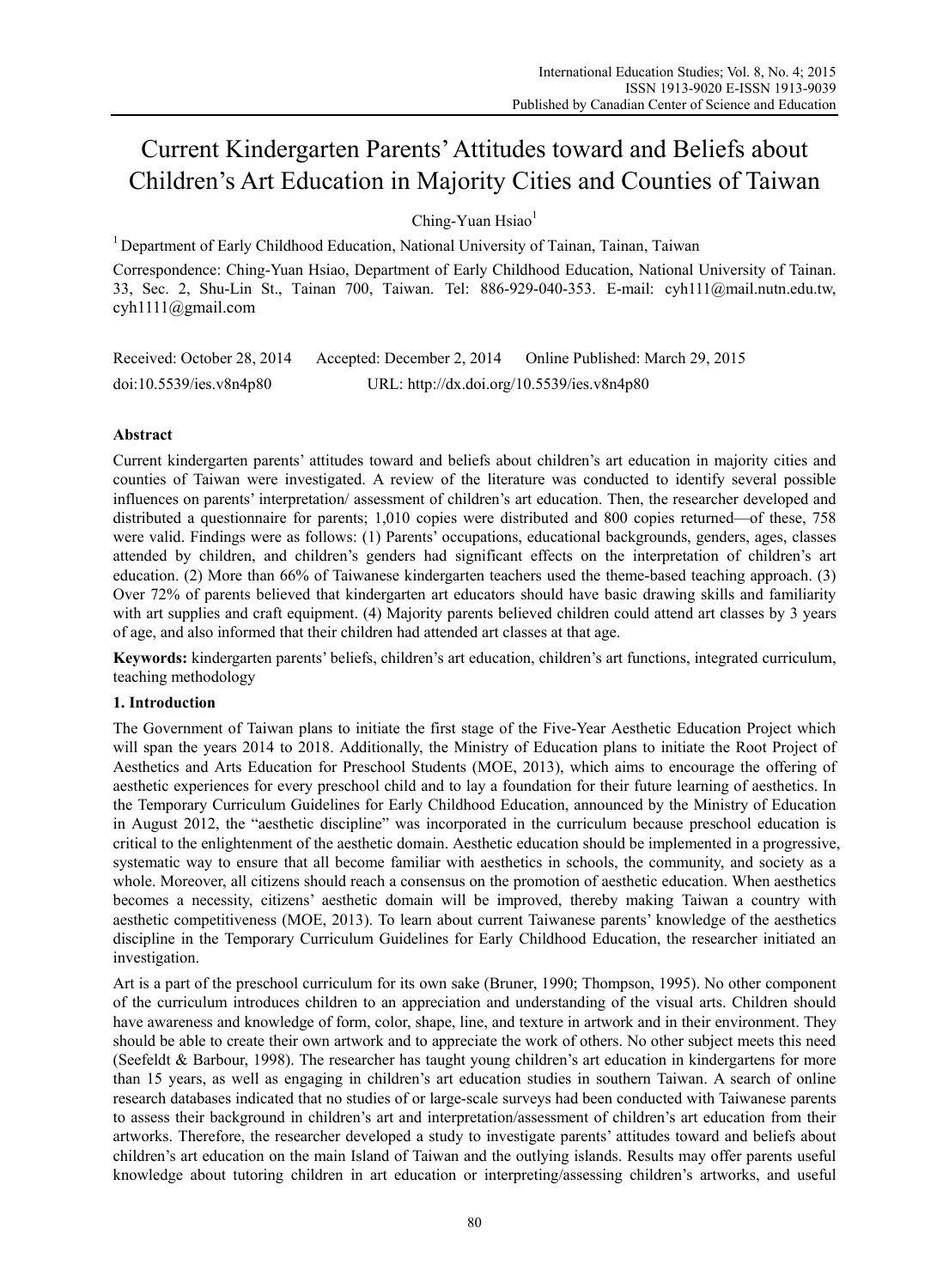suggestions for art educators. Moreover, results may affect the ways in which art education teaching is offered to students in both public and private kindergartens.

## *1.1 Research Questions*

The purpose of the study was to investigate parents' attitudes and beliefs about art education for kindergarten-aged children in the majority cities of Taiwan. The following questions were posed:

1) What are current kindergarten parents' attitudes toward and beliefs about children's art education in Taiwan? What is current kindergarten children's art-making experience and parents' perspective of art educators' expertise in Taiwan?

2) Are there differences among parents' views of kindergarten art education according to their backgrounds and beliefs?

Based on the above research questions, the following hypotheses termed assumptions were examined in this study:

a. Hypothesis 1: The interpretation of children's art education would vary according to the genders of children.

b. Hypothesis 2: The interpretation of children's art education would vary according to the type of kindergarten.

c. Hypothesis 3: The interpretation of children's art education would vary according to the classes attended by children.

d. Hypothesis 4: The interpretation of children's art education will vary according to the parents' age.

e. Hypothesis 5: The interpretation of children's art education will vary according to the genders of parents.

f. Hypothesis 6: The interpretation of children's art would vary according to the parents' highest education degree earned.

g. Hypothesis 7: The interpretation of children's art would vary according to parents' occupations.

# **2. Literature Review of Relevant Researches**

# *2.1 Art as Cognitive Activity*

The ability to represent one's experience through symbols is a primary cognitive achievement for young children (Golomb, 1992; Goodenough, 1926; Thompson, 1995, Toren, 2004). In creating art, children must organize their actions and thoughts into symbols and patterns (Lu, 2013). They reason, create, invent, and solve problems; for instance, children must decide how to fit two pieces of clay together, which shapes to use to express an idea, or how to make a piece of play dough stand up (Hsiao, 2008). They give concrete representation to abstract concepts, notions, and feelings (Seefeldt & Barbour, 1998).

## *2.2 Art as Emotional Expression*

"The expressive arts foster learning from the inside out" (Jalongo, 1990, p. 196). Psychoanalytic theorists approve of art because it is emotionally satisfying; they believe that, through the visual arts, a certain quantity of tension can be released while allowing expression of emotions, thoughts, and opinions (Lowenfeld, 1970). "Feelings that cannot to be identified or named find expression" (Seefeldt & Barbour, 1998, p. 388). Anger and frustration may be positively released during work with play dough, paint, or wood; pleasure and merriness can be expressed with crayons, markers, and paper (Hsiao, 2008). Children's feelings of competence and self-confidence increase as they create an artwork (Chen, 1997). The sense of achievement that arises from creating art fosters children's emotional development (Hsiao & Kuo, 2013).

## *2.3 Art as Academic Enhancement*

Winner, Goldstein, and Vincent-Lancrin (2013) stated that art offers a different way of understanding than the sciences, math, and other academic subjects. Children who do not practice art do not achieve as well as those who have had lots of art experiences. The power of art to cultivate children's academic skills has been fully documented (Danko-McGhee & Slutsky, 2003). Since art demands that children think of an experience, view, or feeling and then find symbols to express it, art is an extremely symbolic activity. Academic skills require children to have the ability to figure out something not present and then represent the idea in symbolic form (Tuman, 2000). "Art is learning and thinking itself" (Brewer, 2001, p. 389). Art is now believed to be necessary for learning to write and read (Kindler & Darras, 1994; Raines & Canady, 1990). As children scribble, they employ all the strokes needed to write. Thus, their scribbles are the beginning of written language (Clay, 1975). In fact, drawing may be the single most essential leading activity for reading and writing (Klein, 1985; Olson, 1992). Hsiao (2008) found that early childhood educators who adopted different teaching methods had a great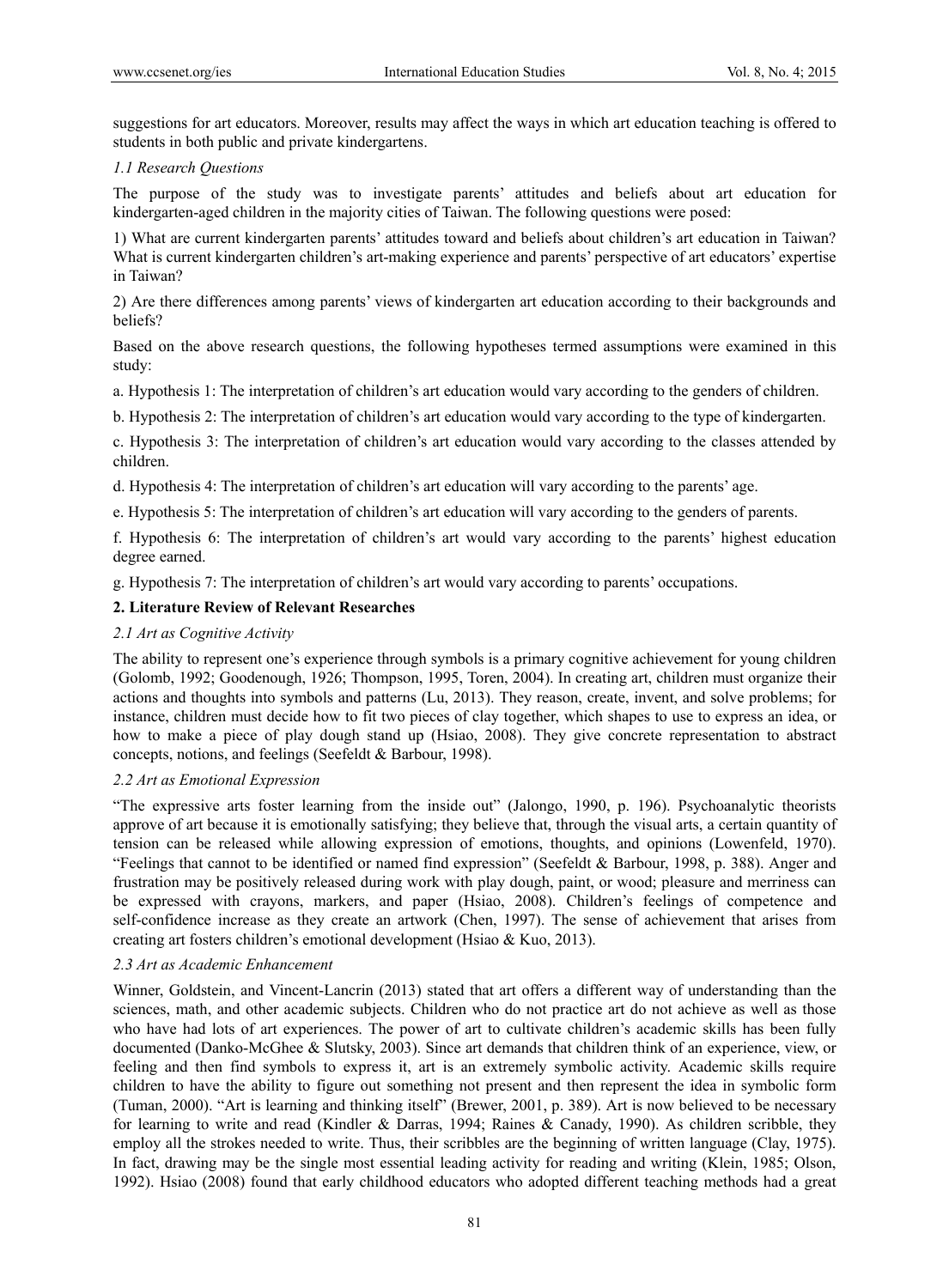impact on children's artworks and parents' perspectives of art.

# *2.4 Art as Media and Cultural Experience*

Hamilton (1992) believed in social effects on beliefs and advised that culture was influential in shaping them. Cultures affect children's learning processes, not only with regard to graphic symbols and forms, but also according to whole patterns of behavior that are characteristic of them (Chen, 1997). M. Wilson and B. Wilson (2010) noted that male children's drawings may indicate interactions in "child internal biases, the influences of the culture, of graphic models from the media" (p. 161). Kim (2008) claimed that the male child borrows settings and characters from media and then develops a new story.

In sum, art is serious and essential work. Through the visual arts, children express their thoughts, beliefs, and feelings using symbols (Hsiao, 2008). Since art is a symbolic process, it requires careful thought on the part of both parent and children. The parent's role is a vital one for cultivating children's art ability (Lin, 2006; Page, 2007; Wu, 2002). He or she is responsible for understanding the theories and values of children's art as well as being able to translate them to other academic subjects (Seefeldt & Barbour, 1998).

## *2.5 Art as Assessable*

In spite of diversity of definitions on art in past, it is very important to the ways of assessment of art. Assessment can help parents and children to become aware of particular advantages and interests (Hsiao & Pai, 2014; Toren, 2007). Parents can assist children in developing these interests and to evolve some form of continuity and development in their work (Hwan & Hsiao, 2008). As a parent gains experience in talking with children about their art, the processing of assessments becomes easier and more accurate (Lu, 2013). This has the effect of raising the general level of intelligence and comprehension about art (Lai, 2000). Thus, assessment is an important and valuable tool for the parent, which enables him or her to support advantages, consider new directions, guide progress, and so on (Gentle, 1985).

# *2.6 Taiwanese Parent-Child Art Education*

The most relevant points in Taiwan parent-child art education are as follows:

The most relevant studies on parent-child art education in Taiwan are as follows:

Lin's (2006) study shows that mothers are more generous than fathers when devoting themselves to their children's art learning, and pay more attention to educating the whole child. Lin also found that mothers who obtained a bachelor's degree carefully selected their child's after-school art class to ensure the best advantage. Hsiao and Kuo's (2013) study demonstrated that mothers take part in after-school art classes more than fathers. Furthermore, Hsiao and Pai's (2014) study revealed that mothers scored significantly higher on kindergarten art courses and children's artistic development than the fathers. Hsaio also found that parents who had gained a higher education degree were inclined to emphasize the comprehensive education of their children and were more focused on selecting after-school art programs that would increase the effectiveness of their children's art learning.

In sum, art is serious and essential work. Through the visual arts, children express their thoughts, beliefs, and feelings using symbols (Hsiao, 2008). Since art is a symbolic process, it requires careful thought on the part of both parent and children. The parent's role is a vital one for cultivating children's art ability (Ho, 2004; Page, 2007). He or she is responsible for understanding the theories and values of children's art as well as being able to translate them to other academic subjects (Seefeldt & Barbour, 1998).

In line with the summary above, this study was to sort out which problems might impede early childhood parents from realizing the value of children's art products, and the kind of art interpretation/assessment that might be implemented at their homes in order to facilitate children's mental growth. Finally, this study could suggest how to improve early childhood parents' art knowledge in Taiwan to serve these ends.

# **3. Research Methods**

This research used a quantitative methodology and designed a self-completion survey, entitled "Parental survey on kindergarten children's art education". The following sections describe the study participants, survey design, validity and reliability of the survey, and analysis of the data.

# *3.1 Study Participants*

A total of 1010 parents of kindergarten students were selected as the study population from 15 major cities and counties in Taiwan. A snowball sampling method was used in this study because locating respondents to obtain information took finances and time. The study took place in the middle of the spring semester. A total of 800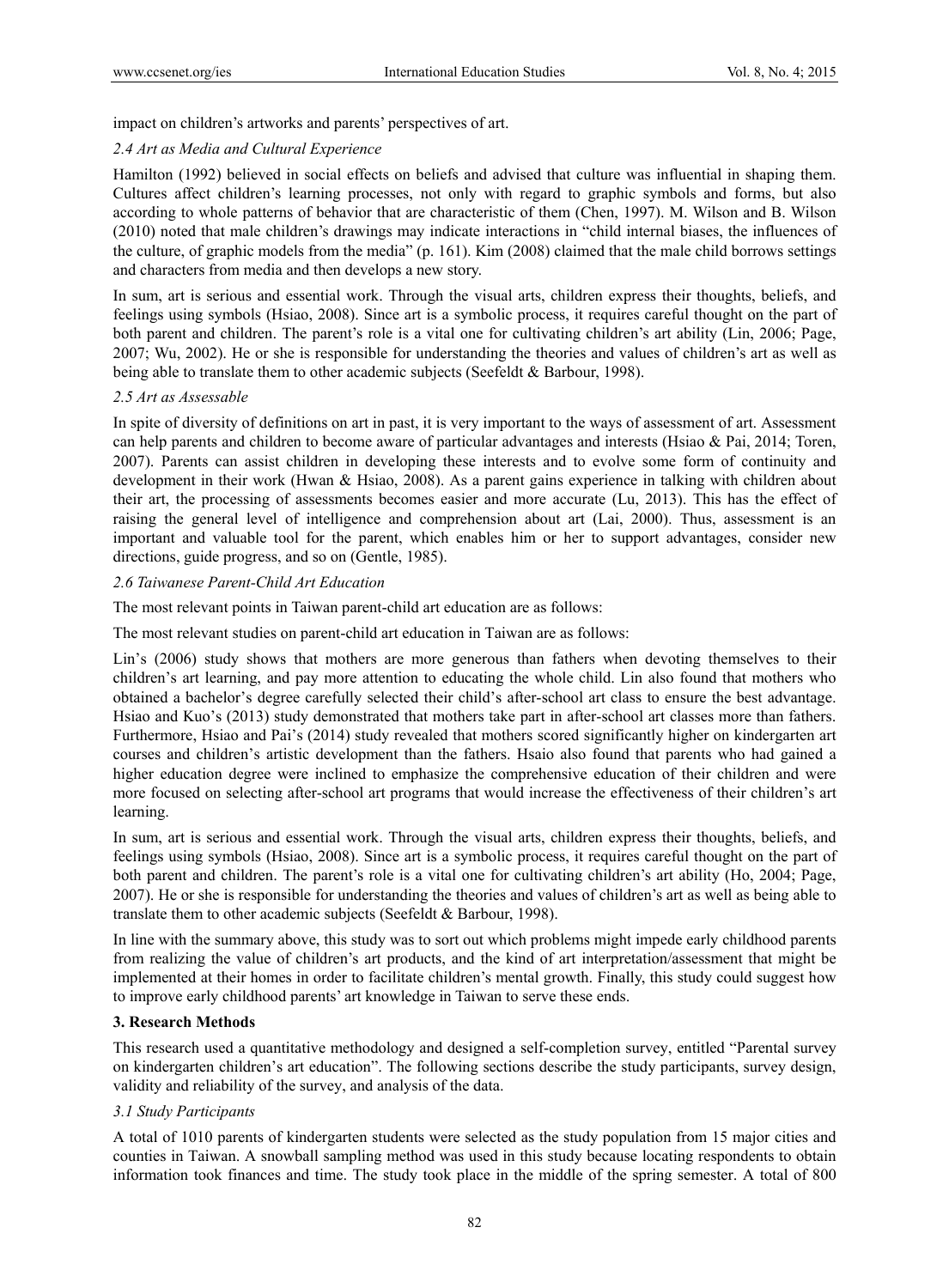survey questionnaires were collected. The return rate was 79%, with a questionnaire validity rate of 95%.

#### *3.2 Survey Design*

There are three sections in the survey. First, there are eleven demographic questions for parents. Second, there are six questions regarding the children's creative experience of art. Lastly, opinions on the significance of kindergarten art are examined with fifty Likert seven-point scale items.

## *3.3 The Validity and Reliability of the Survey*

Six experts and scholars were asked to inspect the survey's validity and to give useful revision suggestions. The researcher revised the survey according to the experts' advice, establishing expert content validity. Also, to improve the content validity, the researcher undertook a pre-test. Moreover, to enrich the reliability of the survey, the researcher adopted an internal consistency analysis of the entire scale; the Cronbach's alpha of the entire test was 0.88.

## *3.4 Analysis of the Data*

After collecting the majority of the questionnaires one month later, the researcher discarded any questionnaires where participants gave the same answers throughout the survey or that had incomplete personal information. The researcher then coded the valid surveys and used SPSS 20.0 for the statistical analysis in order to validate the replies to the questions. The following statistical analysis methodologies were used: a One-Way ANOVA, Scheffé post hoc tests, frequency and percent, and a t-test.

#### **4. Results**

*4.1 Research Question 1: What Are Current Kindergarten Parents' Attitudes toward and Beliefs about Children'S Art Education in Taiwan? What Is Current Kindergarten Children's Art-Making Experience and Parents' Perspectives of Art Educators' Expertise in Taiwan?* 

A total of 52% parents reported their children's gender as female  $(N=758)$ ; the majority (37%) attended 4- to 5-year-old classes; most survey respondents (39%) were between the ages of 36 and 40; 81% of mothers filled out the questionnaire; most parents (51%) raise one child; 61% of parents had a bachelor's degree; most parents (33%) had government-related occupations; and 70% children did not attend after-school art classes. Moreover, Taiwanese parents reported that their children used markers, crayons, and color pencils most frequently at school and home when creating artwork. Furthermore, the frequency of children's art making at home was mostly 1 hour. 81% of parents had recorded their children's artworks. The most popular methods of recording were in decorations at home—55% used decorations. Parents reported that kindergarten educators should offer more than 1 hour for children's art activity. Fifty-four percent of parents believed children could attend art classes at 3 years of age, and also reported that their children had attended art programs at that age. In addition, 67% of kindergarten educators had adopted the theme-based teaching approach. Seventy-two percent of parents believed kindergarten educators have to familiar with art supplies and craft equipment. Eighty-two percent of parents considered preschool teachers should have basic skills in drawing.

# *4.2 Research Question 2: Are There Differences among Parents' Views of Kindergarten Art Education according to Their Backgrounds and Beliefs?*

The goal in this question was to determine whether kindergarten parents from different backgrounds had different beliefs regarding kindergarten art education. Background factors included eight variables: ages of the parents, genders of the parents, parents' occupations, highest educational degree earned, types of kindergartens attended, classes attended, teaching methods, and genders of the children. Parental beliefs regarding art education included six factors: children's art functions, integrated curriculum, method on art appreciation, children's emotional expressions, teaching methodology, and media influences. The results of these assumptions were as follows:

1) Assumption I: The interpretation of children's art education will vary according to the genders of children.

Table 1 data indicate that children of different genders demonstrated significant differences on children's art functions and media influences. Girls scored significantly higher on children's art functions; boys scored significantly higher on media influences. For integrated curriculum, method of art appreciation, children's emotional expressions, and teaching methodology, no significant difference was found between the genders.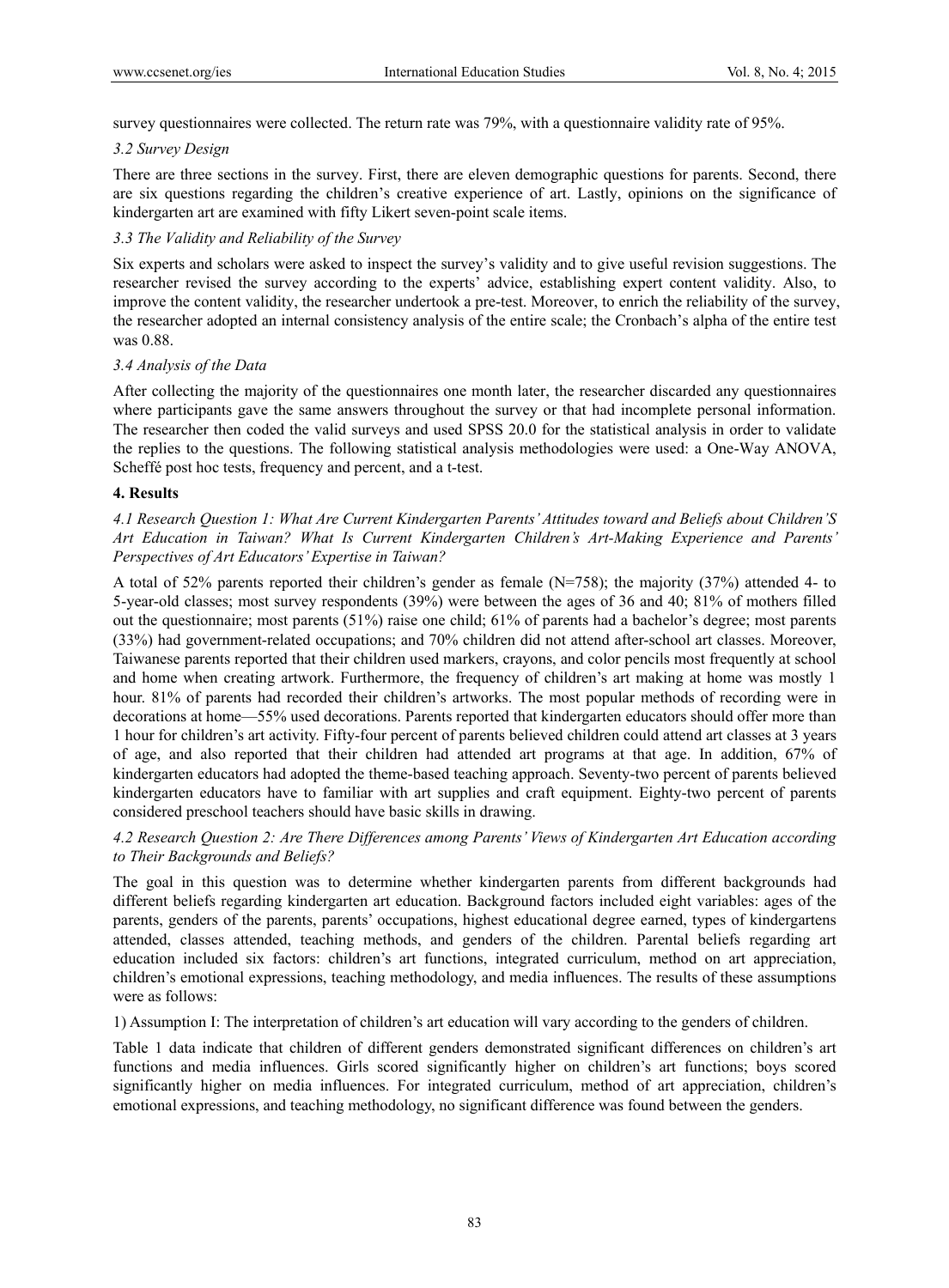| Factors                  | Levels                      | N                   | М        | S        | t        | Sig.     |
|--------------------------|-----------------------------|---------------------|----------|----------|----------|----------|
| Children's Art           | Female                      | 392                 | 6.48     | 0.47     | 2.276    | $0.023*$ |
| <b>Functions</b>         | Male                        | 366                 | 6.40     | 0.50     |          |          |
| Integrated               | Female                      | 392                 | 5.87     | 0.80     | 0.222    | 0.824    |
| Curriculum               | Male                        | 366                 | 5.85     | 0.81     |          |          |
| Method<br>on             | Female                      | 392                 | 5.52     | 0.75     |          |          |
| Art<br>Appreciation      | 0.92<br>366<br>Male<br>5.57 |                     | $-0.784$ | 0.433    |          |          |
| Children's               | Female                      | 392                 | 6.02     | 0.68     |          |          |
| Emotional<br>Expressions | Male                        | 366                 | 5.93     | 0.69     | 1.839    | 0.066    |
| Teaching                 | Female                      | 0.89<br>392<br>5.59 |          | $-0.994$ | 0.320    |          |
| Methodology              | Male                        | 366                 | 5.65     | 0.85     |          |          |
| Media                    | Female                      | 392                 | 5.88     | 0.70     | $-2.034$ | $0.042*$ |
| Influences               | Male                        | 366                 | 5.98     | 0.69     |          |          |
|                          |                             |                     |          |          |          |          |

| Table 1. T-test for parents' beliefs related to interpretation of children's art, by children's genders ( $n=758$ ) |  |
|---------------------------------------------------------------------------------------------------------------------|--|
|                                                                                                                     |  |

 $*p<.05$ .

2) Assumption II: The interpretation of children's art education will vary according to the type of kindergarten.

Table 2 data indicate that parents choosing different types of kindergartens demonstrated significant differences on the teaching methodology factor. Parents of public kindergarten children scored significantly higher than those with children in private kindergartens. On other factors, no significant differences were found in parents choosing different types of kindergartens.

|  | Table 2. T-test for parents' beliefs related to interpretation of children's art, by type of kindergarten $(n=758)$ |  |  |
|--|---------------------------------------------------------------------------------------------------------------------|--|--|
|  |                                                                                                                     |  |  |

| Factors                   | Levels  | N   | M    | S    | t        | Sig.      |
|---------------------------|---------|-----|------|------|----------|-----------|
| Children's Art            | Public  | 493 | 6.44 | 0.48 | $-0.589$ | 0.556     |
| <b>Functions</b>          | Private | 265 | 6.46 | 0.50 |          |           |
| Integrated                | Public  | 493 | 5.87 | 0.82 | 0.405    | 0.686     |
| Curriculum                | Private | 265 | 5.84 | 0.77 |          |           |
| Method<br>on              | Public  | 493 | 5.56 | 0.80 |          |           |
| Art<br>Appreciation       | Private | 265 | 5.52 | 0.90 | 0.505    | 0.614     |
| Emotional                 | Public  | 493 | 5.97 | 0.67 |          |           |
| Children's<br>Expressions | Private | 265 | 5.99 | 0.72 | $-0.428$ | 0.668     |
| Teaching                  | Public  | 493 | 5.69 | 0.87 | 2.985    | $0.003**$ |
| Methodology               | Private | 265 | 5.49 | 0.87 |          |           |
| Media                     | Public  | 493 | 5.93 | 0.70 |          |           |
| Influences                | Private | 265 | 5.93 | 0.68 | $-0.036$ | 0.971     |

 $*p<.05$ ,  $*p<.01$ ,  $**p<.001$ .

3) Assumption III: The interpretation of children's art education will vary according to the classes attended by children.

Table 3 indicates that classes attended by children indicated significant differences on integrated curriculum factors. For the integrated curriculum factor, children who attended the 3- to 4-year-old class scored significantly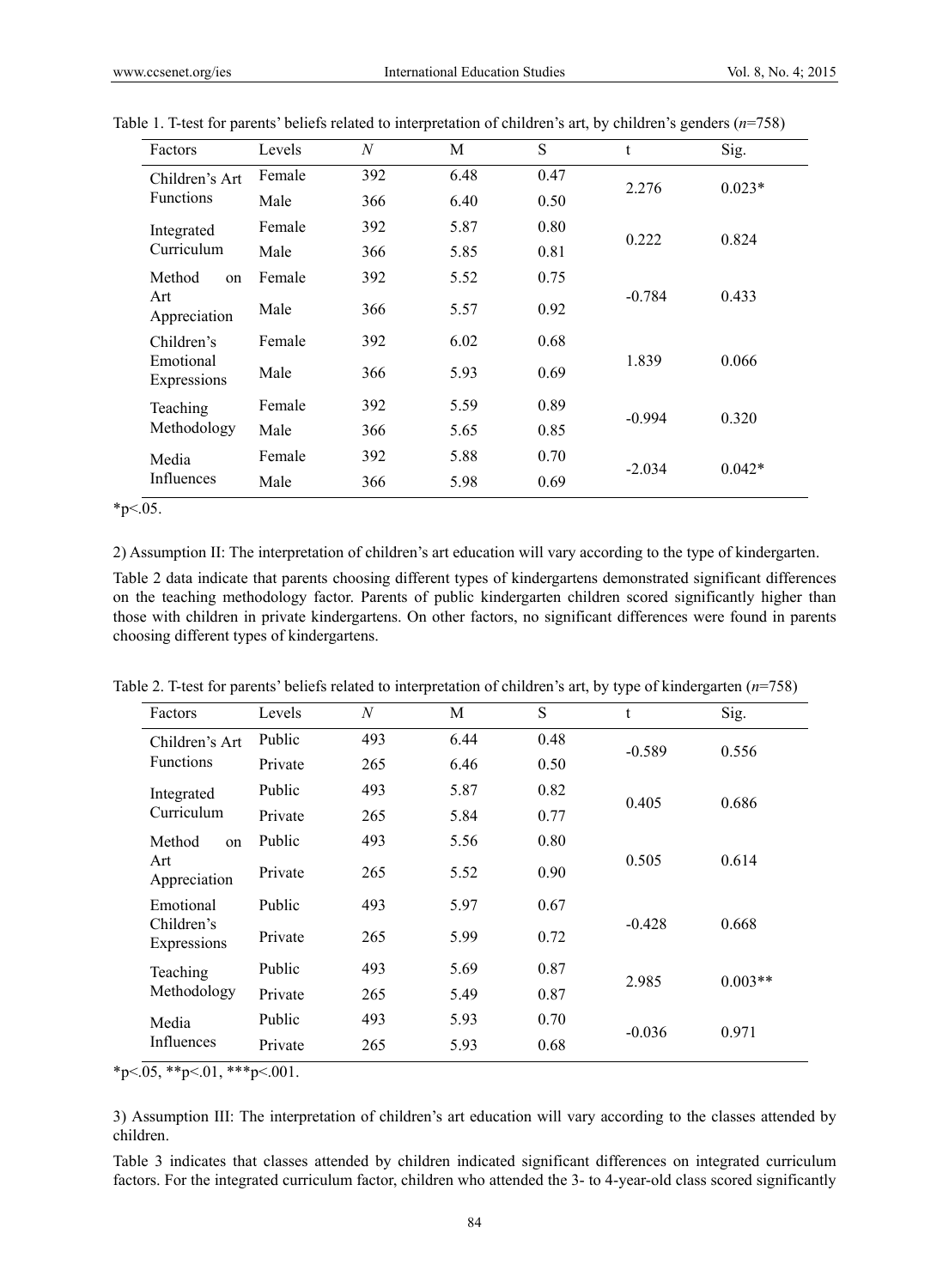higher than those children who attended a mixed-age class, whereas on other factors, no significant difference was found between the classes attended by children.

| Factors                  | Levels                         | $\boldsymbol{N}$ | M    | ${\bf S}$ | F              | Sig.     | Post-hoc<br>tests |
|--------------------------|--------------------------------|------------------|------|-----------|----------------|----------|-------------------|
|                          | 1.3- to 4-year-old<br>class    | 131              | 6.46 | 0.45      |                |          |                   |
| Children's               | 2.4- to 5-year-old<br>class    | 278              | 6.46 | 0.49      |                | 0.722    |                   |
| Art<br>Functions         | 3.5- to 6-year-old<br>class    | 249              | 6.42 | 0.50      | 0.443          |          |                   |
|                          | 4. Mixed-age class             | 100              | 6.41 | 0.46      |                |          |                   |
|                          | Total                          | 758              | 6.44 | 0.48      |                |          |                   |
|                          | $1.3-$ to 4-year-old<br>class  | 131              | 5.98 | 0.73      |                |          |                   |
| Integrated               | 2.4- to 5-year-old<br>class    | 278              | 5.90 | 0.77      |                | $0.036*$ |                   |
| Curriculum               | 3.5- to 6-year-old<br>class    | 249              | 5.81 | 0.81      | 2.862          |          | 1 > 4             |
|                          | 4. Mixed-age class             | 100              | 5.71 | 0.93      |                |          |                   |
|                          | Total                          | 758              | 5.86 | 0.80      |                |          |                   |
|                          | 1.3- to 4-year-old<br>class    | 131              | 5.52 | 0.81      | 2.060          |          |                   |
| Method<br>on             | 2.4- to 5-year-old<br>class    | 278              | 5.55 | 0.78      |                | 0.104    |                   |
| Art<br>Appreciation      | $3.5$ - to 6-year-old<br>class | 249              | 5.61 | 0.73      |                |          |                   |
|                          | 4. Mixed-age class             | 100              | 5.37 | 1.17      |                |          |                   |
|                          | Total                          | 758              | 5.54 | 0.83      |                |          |                   |
|                          | $1.3-$ to 4-year-old<br>class  | 131              | 5.97 | 0.72      |                |          |                   |
| Children's               | 2.4- to 5-year-old<br>class    | 278              | 5.99 | 0.67      |                |          |                   |
| Emotional<br>Expressions | 3.5- to 6-year-old<br>class    | 249              | 6.00 | 0.68      | 0.909          | 0.436    |                   |
|                          | 4. Mixed-age class             | 100              | 5.87 | 0.72      |                |          |                   |
|                          | Total                          | 758              | 5.98 | 0.69      |                |          |                   |
| Teaching<br>Methodology  | 1.3- to 4-year-old<br>class    | 131              | 5.58 | 0.93      |                |          |                   |
|                          | 2.4- to 5-year-old<br>class    | 278              | 5.72 | 0.83      | 1.781<br>0.149 |          |                   |
|                          | 3.5- to 6-year-old<br>class    | 249              | 5.56 | 0.88      |                |          |                   |

Table 3. One-Way ANOVA for parents' beliefs related to interpreting children's art, by classes attended by children (*n*=758)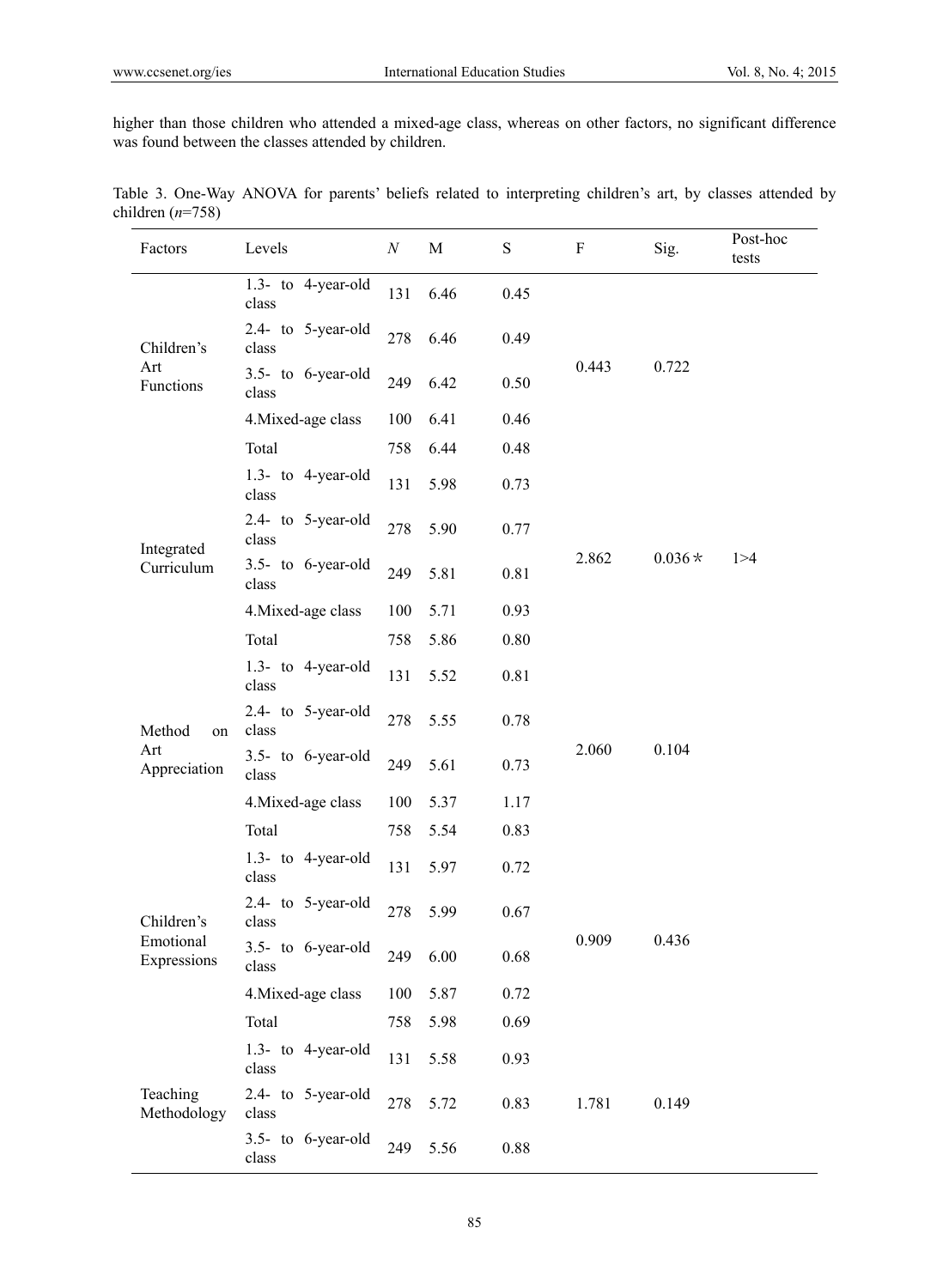|            | 4. Mixed-age class             | 100 | 5.56     | 0.87 |       |       |
|------------|--------------------------------|-----|----------|------|-------|-------|
|            | Total                          |     | 758 5.62 | 0.87 |       |       |
|            | 1.3- to 4-year-old<br>class    | 131 | 597      | 0.70 |       |       |
| Media      | 2.4- to 5-year-old<br>class    |     | 278 5.91 | 0.71 |       |       |
| Influences | $3.5$ - to 6-year-old<br>class | 249 | 595      | 0.68 | 0.408 | 0.748 |
|            | 4. Mixed-age class             | 100 | 5.88     | 0.73 |       |       |
|            | Total                          | 758 | 5.93     | 0.70 |       |       |

 $*p<.05$ ,  $*p<.01$ ,  $**p<.001$ .

4) Assumption IV: The interpretation of children's art education will vary according to the parents' ages.

Table 4 indicates that parents of different ages demonstrated significant differences on teaching methodology factors. Those aged 26–30 and 31–35 years old were significantly higher than those 41–45 years old; parents aged 26–30 years were significantly higher than aged 46 years old or above; whereas on other factors, no significant difference was found between parents' ages.

Table 4. One-Way ANOVA for parents' beliefs related to interpreting children's art, by parents' ages (*n*=758)

| Factors                      | Levels        | $\boldsymbol{N}$ | M    | ${\bf S}$ | F     | Sig.  | Post-hoc tests |
|------------------------------|---------------|------------------|------|-----------|-------|-------|----------------|
|                              | 1.25 or below | 13               | 6.60 | 0.37      |       |       |                |
|                              | $2.26 - 30$   | 42               | 6.48 | 0.49      |       |       |                |
|                              | $3.31 - 35$   | 223              | 6.43 | 0.49      |       |       |                |
| Children's Art Functions     | 4.36-40       | 298              | 6.49 | 0.46      | 2.163 | 0.056 |                |
|                              | 5.41-45       | 138              | 6.40 | 0.51      |       |       |                |
|                              | 6.46 or above | 44               | 6.28 | 0.52      |       |       |                |
|                              | Total         | 758              | 6.44 | 0.48      |       |       |                |
|                              | 1.25 or below | 13               | 5.71 | 1.06      |       |       |                |
|                              | $2.26 - 30$   | 42               | 6.07 | 0.63      |       |       |                |
|                              | $3.31 - 35$   | 223              |      | 0.80      |       |       |                |
| <b>Integrated Curriculum</b> | 4.36-40       | 298              | 5.91 | 0.77      | 1.792 | 0.112 |                |
|                              | 5.41-45       | 138              | 5.76 | 0.85      |       |       |                |
|                              | 6.46 or above | 44               | 5.68 | 0.92      |       |       |                |
|                              | Total         | 758              | 5.86 | 0.80      |       |       |                |
|                              | 1.25 or below | 13               | 5.35 | 1.11      |       |       |                |
|                              | $2.26 - 30$   | 42               | 5.71 | 0.73      |       |       |                |
|                              | $3.31 - 35$   | 223              | 5.50 | 0.80      |       |       |                |
| Method on Art Appreciation   | 4.36-40       | 298              | 5.58 | 0.80      | 0.770 | 0.571 |                |
|                              | 5.41-45       | 138              | 5.52 | 0.69      |       |       |                |
|                              | 6.46 or above | 44               | 5.52 | 1.46      |       |       |                |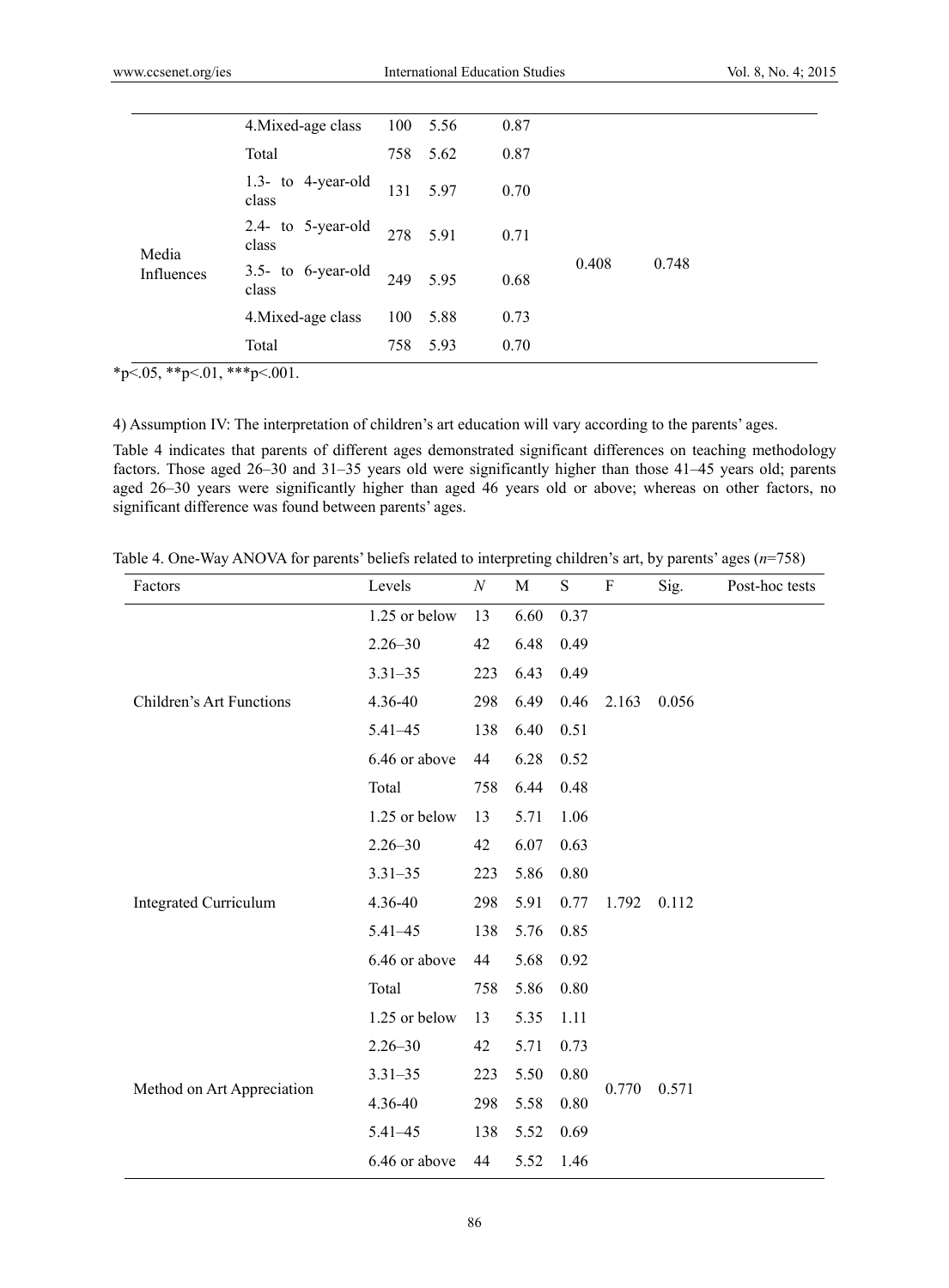|                                  | Total         | 758 | 5.54 | 0.83 |       |           |       |
|----------------------------------|---------------|-----|------|------|-------|-----------|-------|
|                                  | 1.25 or below | 13  | 5.92 | 0.73 |       |           |       |
|                                  | $2.26 - 30$   | 42  | 6.17 | 0.67 |       |           |       |
|                                  | $3.31 - 35$   | 223 | 5.99 | 0.66 |       |           |       |
| Children's Emotional Expressions | 4.36-40       | 298 | 6.01 | 0.67 | 2.172 | 0.055     |       |
|                                  | 5.41-45       | 138 | 5.88 | 0.71 |       |           |       |
|                                  | 6.46 or above | 44  | 5.78 | 0.75 |       |           |       |
|                                  | Total         | 758 | 5.98 | 0.69 |       |           |       |
|                                  | 1.25 or below | 13  | 5.94 | 0.75 |       |           |       |
|                                  | $2.26 - 30$   | 42  | 5.90 | 0.82 |       |           |       |
|                                  | $3.31 - 35$   | 223 | 5.70 | 0.88 |       |           | 2 > 5 |
| Teaching Methodology             | 4.36-40       | 298 | 5.65 | 0.81 | 4.321 | $0.001**$ | 2>6   |
|                                  | 5.41-45       | 138 | 5.41 | 0.93 |       |           | 3 > 5 |
|                                  | 6.46 or above | 44  | 5.34 | 0.94 |       |           |       |
|                                  | Total         | 758 | 5.62 | 0.87 |       |           |       |
|                                  | 1.25 or below | 13  | 5.97 | 0.94 |       |           |       |
|                                  | $2.26 - 30$   | 42  | 5.95 | 0.70 |       |           |       |
|                                  | $3.31 - 35$   | 223 | 5.97 | 0.70 |       |           |       |
| Media Influences                 | 4.36-40       | 298 | 5.97 | 0.66 | 1.455 | 0.202     |       |
|                                  | 5.41-45       | 138 | 5.82 | 0.69 |       |           |       |
|                                  | 6.46 or above | 44  | 5.77 | 0.87 |       |           |       |
|                                  | Total         | 758 | 5.93 | 0.70 |       |           |       |

 $*p<.05, **p<.01, **p<.001.$ 

5) Assumption V: The interpretation of children's art education will vary according to the genders of parents.

Table 5 data indicate that parents of different genders presented significant differences on children's art functions and integrated curriculum factors. Mothers scored significantly higher on children's art functions and integrated curriculum factors; whereas on the method of art appreciation factor, children's emotional expressions, teaching methodology and media influences, no significant difference was found among either fathers or mothers.

Table 5. T-test for parents' beliefs related to interpretation of children's art, by parents' genders (*n*=758)

| Factors                          | Levels | N   | M    | S    | t       | Sig.       |  |
|----------------------------------|--------|-----|------|------|---------|------------|--|
| Children's Art Functions         | Female | 618 | 6.48 | 0.47 | 4.402   | $0.000***$ |  |
|                                  | Male   | 140 | 6.28 | 0.51 |         |            |  |
| Integrated Curriculum            | Female | 618 | 5.90 | 0.79 | 3 2 9 1 | $0.001**$  |  |
|                                  | Male   | 140 | 5.66 | 0.83 |         |            |  |
|                                  | Female | 618 | 5.57 | 0.78 | 1.568   |            |  |
| Method on Art Appreciation       | Male   | 140 | 5.44 | 1.05 |         | 0.117      |  |
|                                  | Female | 618 | 6.00 | 0.68 |         |            |  |
| Children's Emotional Expressions | Male   | 140 | 5.87 | 0.69 | 1.930   | 0.054      |  |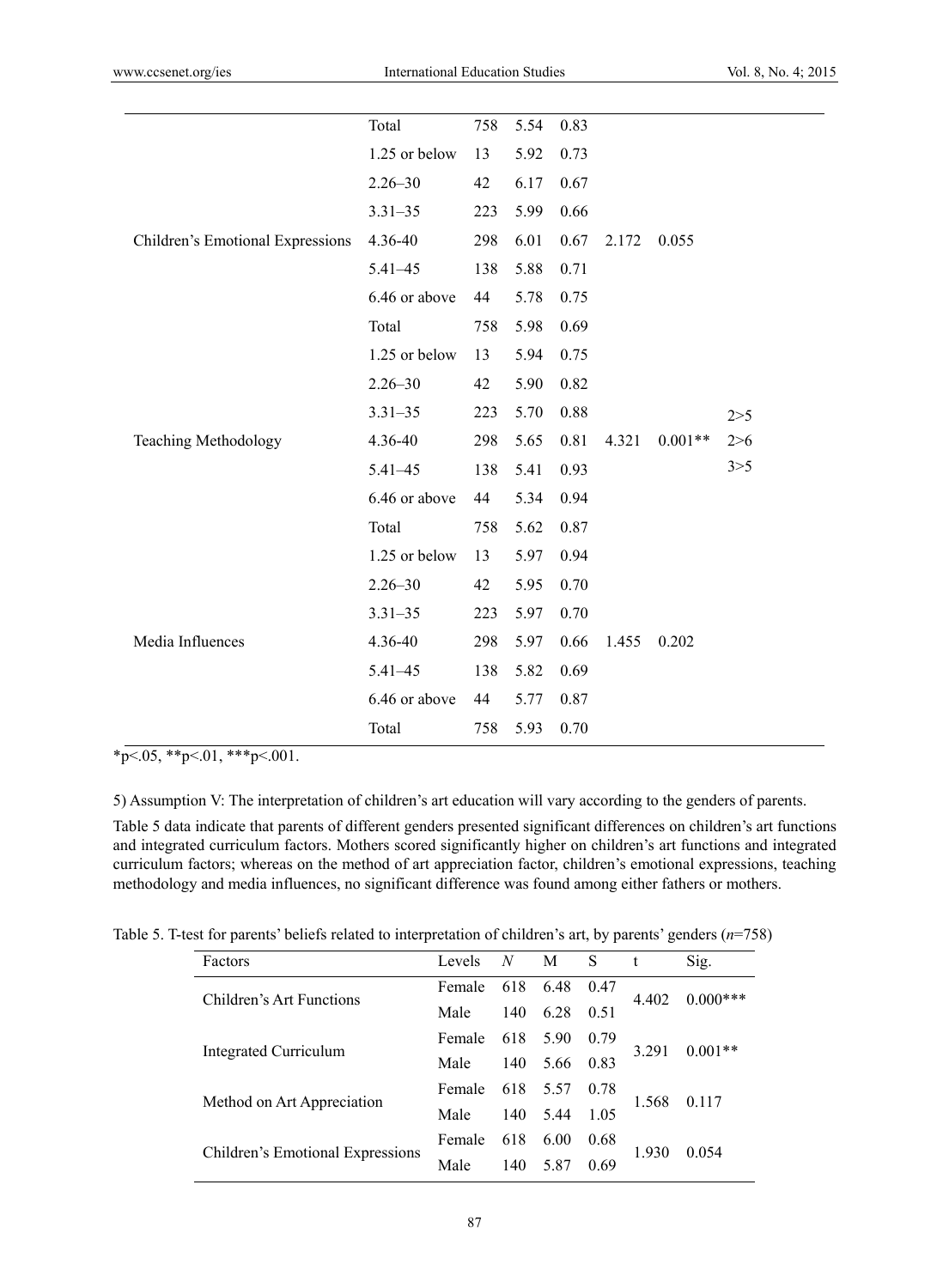|                             | Female 618 5.65 0.87 |  |  | 1.845 0.065 |
|-----------------------------|----------------------|--|--|-------------|
| <b>Teaching Methodology</b> | Male 140 5.50 0.86   |  |  |             |
| Media Influences            | Female 618 5.94 0.69 |  |  | 1.092 0.275 |
|                             | Male 140 5.87 0.74   |  |  |             |

 $*p<.05$ ,  $*p<.01$ ,  $***p<.001$ .

6) Assumption VI: The interpretation of children's art will vary according to the parents' highest education degree earned.

Table 6 shows that parents with different educational backgrounds exhibited significant differences on children's art functions. On this factor, parents with a senior high school diploma, bachelor's degree, master's degree or higher scored significantly higher than those with a primary school education only, while on other factors, no significant difference was found between parents with different educational backgrounds.

Table 6. One-Way ANOVA for parents' beliefs related to interpreting children's art, by highest educational degree (*n*=758)

| Factors                             | Levels                                   | $\cal N$       | M    | ${\bf S}$ | $\rm F$ | Sig.      | Post-hoc<br>tests |
|-------------------------------------|------------------------------------------|----------------|------|-----------|---------|-----------|-------------------|
|                                     | 1. Primary school<br>diploma             | $\overline{4}$ | 5.56 | 0.10      |         |           |                   |
|                                     | 2.<br>Junior<br>high<br>school diploma   | 14             | 6.18 | 0.68      |         |           |                   |
| Children's Art                      | Senior high<br>3.<br>school diploma      | 118            | 6.42 | 0.43      | 3.878   | $0.004**$ | 3 > 1<br>4 > 1    |
| Functions                           | 4.<br>Bachelor's<br>degree               | 461            | 6.46 | 0.47      |         |           | 5 > 1             |
|                                     | 5. Master's degree<br>or higher          | 161            | 6.45 | 0.51      |         |           |                   |
|                                     | Total                                    | 758            | 6.44 | 0.48      |         |           |                   |
|                                     | 1. Primary school<br>diploma             | $\overline{4}$ | 4.75 | 1.09      |         |           |                   |
|                                     | 2.<br>Junior<br>high<br>school diploma   | 14             | 6.13 | 0.68      | 2.689   | 0.030     |                   |
| Integrated                          | Senior high<br>3.<br>school diploma      | 118            | 5.74 | 0.85      |         |           |                   |
| Curriculum                          | 4.<br>Bachelor's<br>degree               | 461            | 5.87 | 0.78      |         |           |                   |
|                                     | 5. Master's degree<br>or higher          | 161            | 5.91 | 0.82      |         |           |                   |
|                                     | Total                                    | 758            | 5.86 | 0.80      |         |           |                   |
|                                     | 1. Primary school<br>diploma             | $\overline{4}$ | 4.94 | 0.92      |         |           |                   |
| Method<br>on<br>Art<br>Appreciation | Junior<br>2.<br>high<br>school diploma   | 14             | 5.12 | 0.94      |         |           |                   |
|                                     | Senior high<br>3.<br>school diploma      | 118            | 5.52 | 0.78      | 1.639   | 0.163     |                   |
|                                     | Bachelor's<br>$\overline{4}$ .<br>degree | 461            | 5.54 | 0.78      |         |           |                   |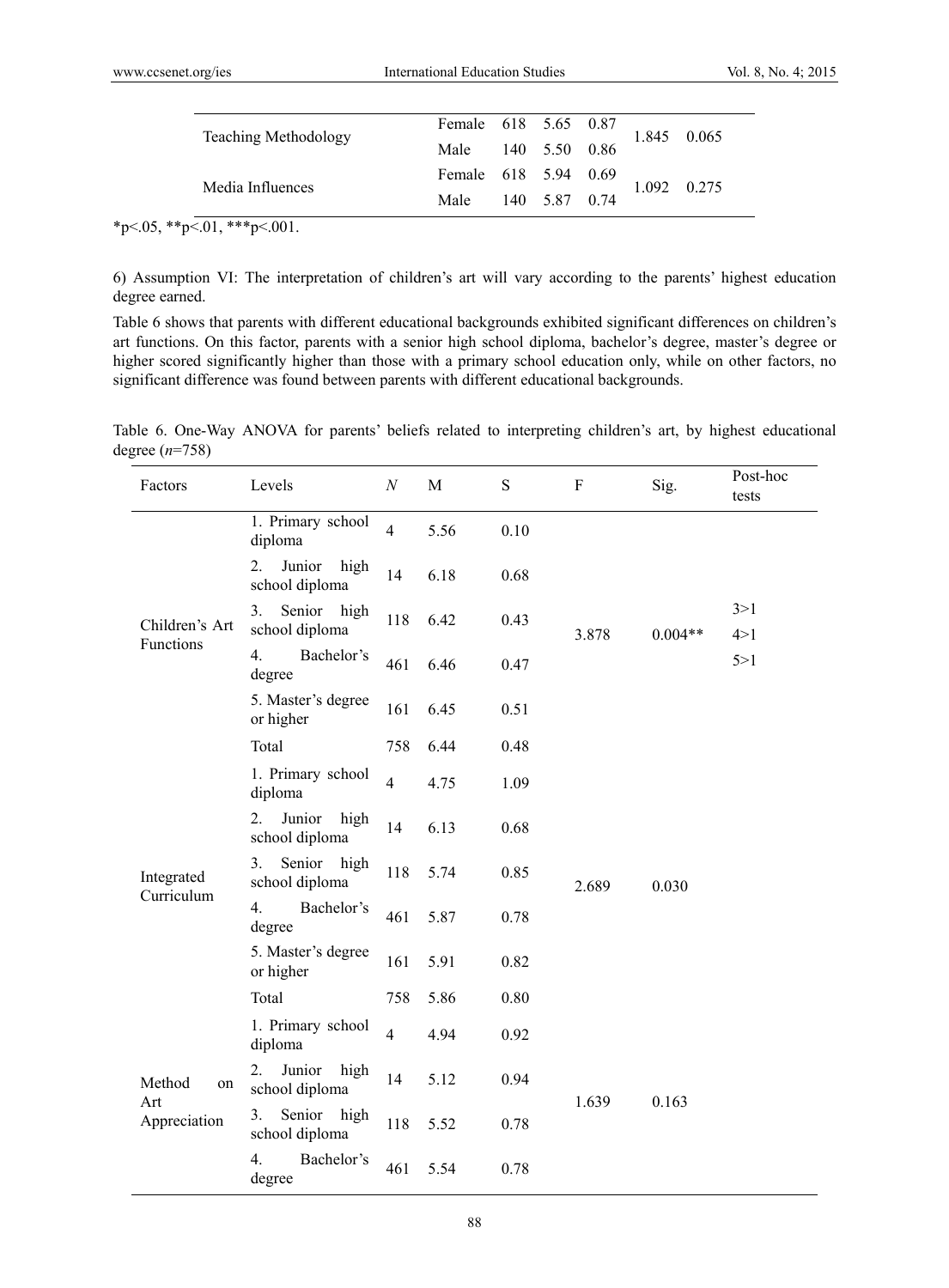|                         | 5. Master's degree<br>or higher        | 161            | 5.62 | 0.99 |       |       |  |
|-------------------------|----------------------------------------|----------------|------|------|-------|-------|--|
|                         | Total                                  | 758            | 5.54 | 0.83 |       |       |  |
|                         | 1. Primary school<br>diploma           | $\overline{4}$ | 5.33 | 0.67 |       |       |  |
|                         | Junior<br>2.<br>high<br>school diploma | 14             | 5.86 | 0.69 |       |       |  |
| Children's<br>Emotional | Senior high<br>3.<br>school diploma    | 118            | 5.90 | 0.71 | 1.453 | 0.215 |  |
| Expressions             | 4.<br>Bachelor's<br>degree             | 461            | 5.98 | 0.68 |       |       |  |
|                         | 5. Master's degree<br>or higher        | 161            | 6.03 | 0.67 |       |       |  |
|                         | Total                                  | 758            | 5.98 | 0.69 |       |       |  |
| Teaching                | 1. Primary school<br>diploma           | $\overline{4}$ | 5.44 | 0.69 | 0.376 |       |  |
|                         | Junior<br>2.<br>high<br>school diploma | 14             | 5.71 | 1.03 |       |       |  |
|                         | Senior<br>3.<br>high<br>school diploma | 118            | 5.68 | 0.84 |       | 0.826 |  |
| Methodology             | 4.<br>Bachelor's<br>degree             | 461            | 5.62 | 0.87 |       |       |  |
|                         | 5. Master's degree<br>or higher        | 161            | 5.57 | 0.90 |       |       |  |
|                         | Total                                  | 758            | 5.62 | 0.87 |       |       |  |
|                         | 1. Primary school<br>diploma           | $\overline{4}$ | 5.22 | 0.69 |       |       |  |
|                         | Junior<br>2.<br>high<br>school diploma | 14             | 5.60 | 1.03 |       |       |  |
| Media                   | Senior<br>high<br>3.<br>school diploma | 118            | 5.96 | 0.59 | 2.838 | 0.024 |  |
| Influences              | 4.<br>Bachelor's<br>degree             | 461            | 5.97 | 0.69 |       |       |  |
|                         | 5. Master's degree<br>or higher        | 161            | 5.84 | 0.74 |       |       |  |
|                         | Total                                  | 758            | 5.93 | 0.69 |       |       |  |
|                         |                                        |                |      |      |       |       |  |

 $*p<.05, **p<.01, **p<.001.$ 

7) Assumption VII: The interpretation of children's art will vary according to parents' occupations.

Table 7 indicates that parents with different occupations revealed significant differences on integrated curriculum and media influences factors. For the integrated curriculum factor, parents employed in government-related occupations scored significantly higher than those who were laborers; on the media influences factor, parents employed as merchants, government-related occupations, laborers, ,housewives, and other scored significantly higher than those employed as agricultural workers, whereas on other factors, no significant difference was found between parents with different occupations.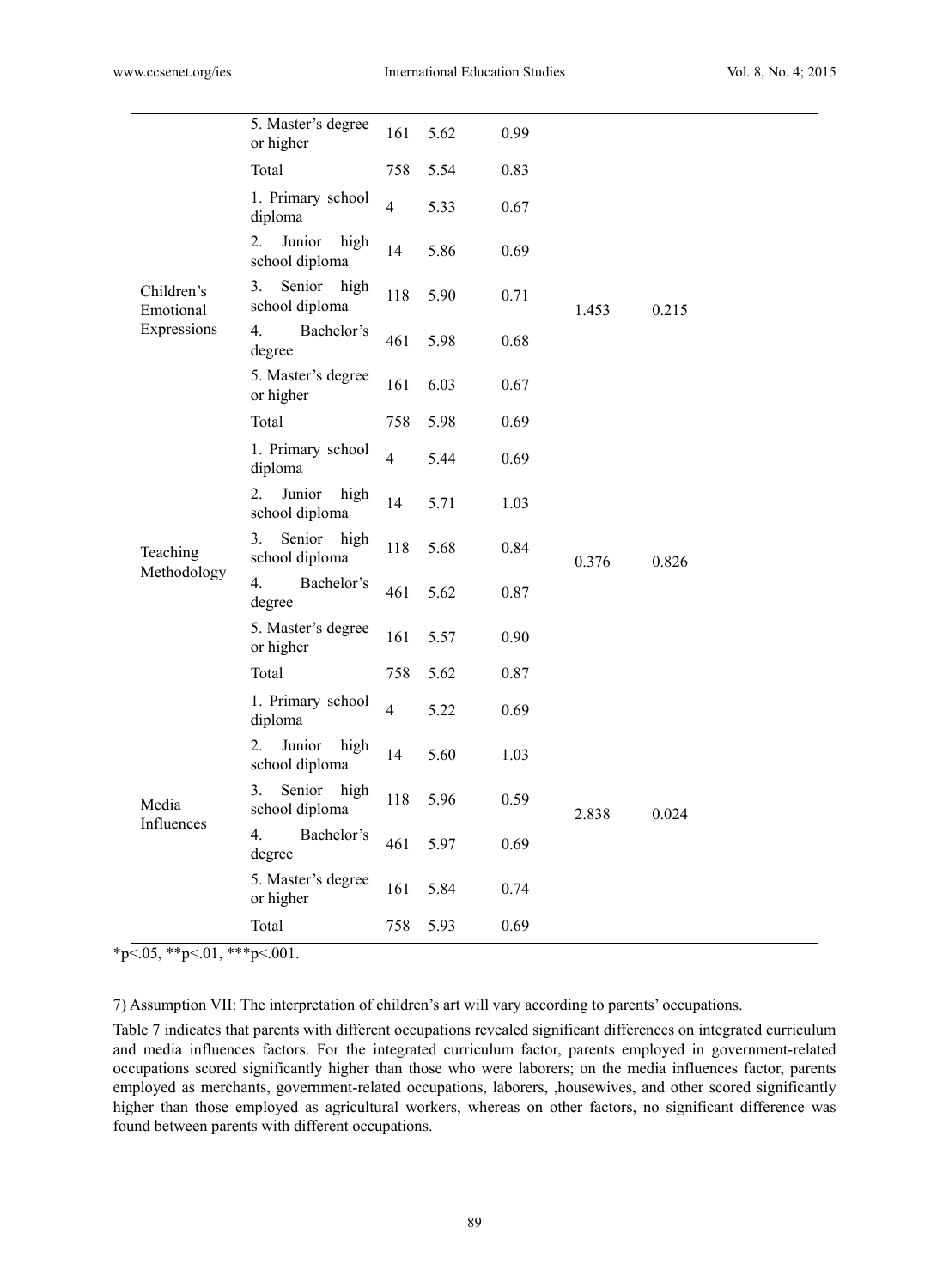| Factors                                | Levels                     | $\cal N$ | M    | ${\bf S}$ | $\rm F$ | Sig.     | Post-hoc<br>tests |
|----------------------------------------|----------------------------|----------|------|-----------|---------|----------|-------------------|
|                                        | 1. Merchants               | 108      | 6.39 | 0.53      |         |          |                   |
|                                        | 2.Government-related       | 252      | 6.45 | 0.48      |         |          |                   |
|                                        | 3. Laborers                | 60       | 6.30 | 0.52      |         |          |                   |
| Children's<br>Art<br>Functions         | 4. Agricultural<br>workers | 6        | 6.28 | 0.50      | 2.472   | 0.031    |                   |
|                                        | 5. Housewives              | 232      | 6.51 | 0.46      |         |          |                   |
|                                        | 6.Others                   | 100      | 6.40 | 0.46      |         |          |                   |
|                                        | Total                      | 758      | 6.44 | 0.48      |         |          |                   |
|                                        | 1.Merchants                | 108      | 5.87 | 0.79      |         |          |                   |
|                                        | 2.Government-related       | 252      | 5.96 | 0.75      |         |          |                   |
|                                        | 3. Laborers                | 60       | 5.57 | 0.85      |         |          |                   |
| Integrated<br>Curriculum               | 4. Agricultural<br>workers | 6        | 5.46 | 0.66      | 2.923   | $0.013*$ | 2 > 3             |
|                                        | 5. Housewives              | 232      | 5.86 | 0.82      |         |          |                   |
|                                        | 6.Others                   | 100      | 5.79 | 0.84      |         |          |                   |
|                                        | Total                      | 758      | 5.86 | 0.80      |         |          |                   |
|                                        | 1.Merchants                | 108      | 5.66 | 1.11      |         |          |                   |
|                                        | 2.Government-related       | 252      | 5.52 | 0.77      |         |          |                   |
|                                        | 3. Laborers                | 60       | 5.37 | 0.86      |         |          |                   |
| Method<br>on<br>Art<br>Appreciation    | 4.Agricultural<br>workers  | 6        | 5.31 | 1.04      | 1.202   | 0.306    |                   |
|                                        | 5. Housewives              | 232      | 5.58 | 0.77      |         |          |                   |
|                                        | 6.Others                   | 100      | 5.50 | 0.74      |         |          |                   |
|                                        | Total                      | 758      | 5.54 | 0.83      |         |          |                   |
| Children's<br>Emotional<br>Expressions | 1.Merchants                | 108      | 5.99 | 0.67      |         |          |                   |
|                                        | 2.Government-related       | 252      | 5.98 | 0.68      |         |          |                   |
|                                        | 3.Laborers                 | 60       | 5.86 | 0.72      |         |          |                   |
|                                        | 4.Agricultural<br>workers  | 6        | 5.56 | 0.75      | 0.993   | 0.421    |                   |
|                                        | 5. Housewives              | 232      | 5.98 | 0.71      |         |          |                   |
|                                        | 6.Others                   | 100      | 6.04 | 0.63      |         |          |                   |
|                                        | Total                      | 758      | 5.98 | 0.69      |         |          |                   |
| Teaching                               | 1.Merchants                | 108      | 5.68 | 0.87      |         |          |                   |
|                                        | 2.Government-related       | 252      | 5.62 | 0.85      |         |          |                   |
| Methodology                            | 3. Laborers                | 60       | 5.52 | 0.95      | 0.994   | 0.420    |                   |
|                                        | 4.Agricultural             | 6        | 5.17 | 0.86      |         |          |                   |

Table 7. One-Way ANOVA for parents' beliefs related to interpreting children's art, by parents' occupations (*n*=758)  $\overline{a}$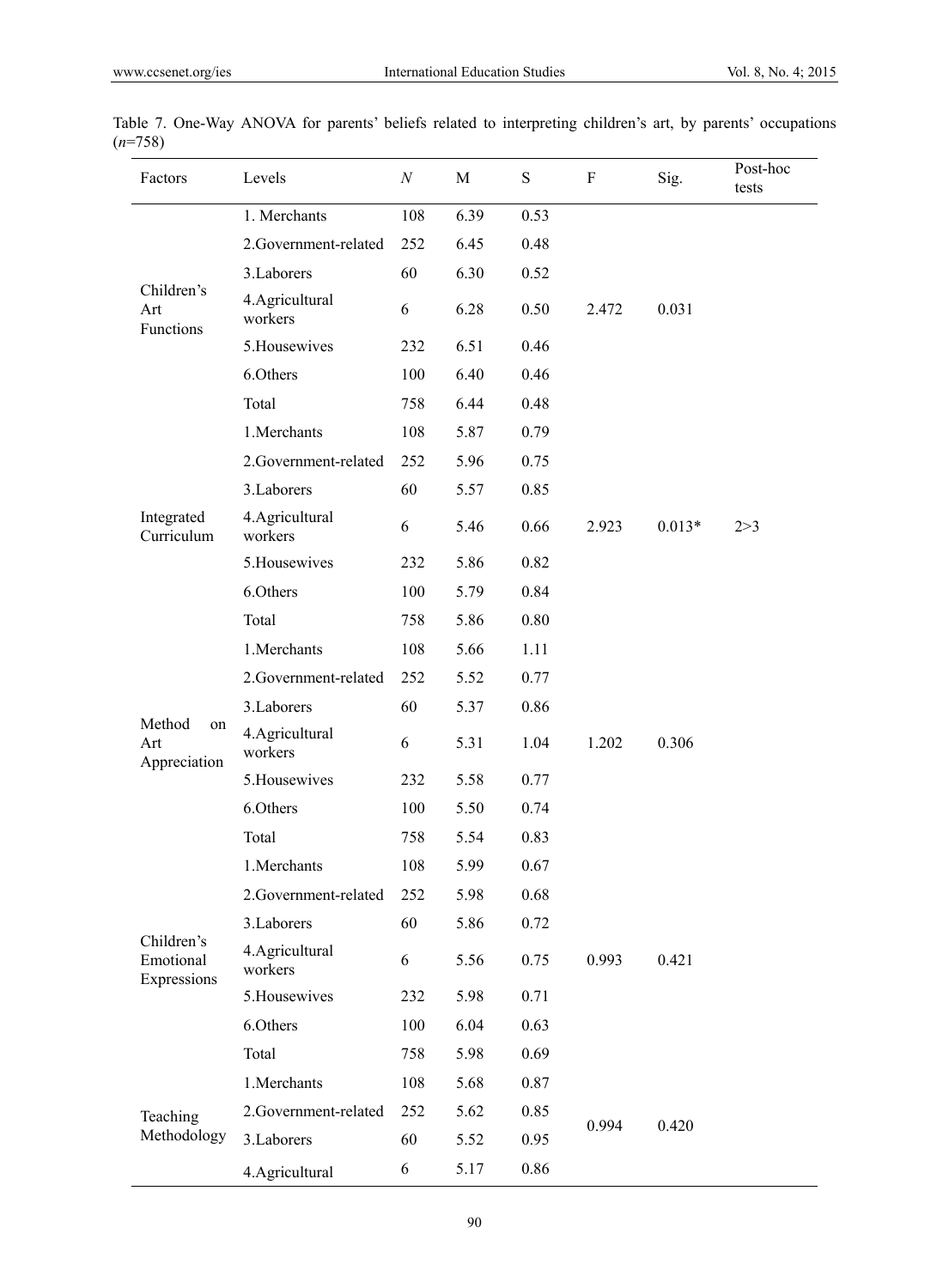|                     | workers                   |     |      |      |       |           |       |
|---------------------|---------------------------|-----|------|------|-------|-----------|-------|
|                     | 5. Housewives             | 232 | 5.67 | 0.88 |       |           |       |
|                     | 6.Others                  | 100 | 5.52 | 0.83 |       |           |       |
|                     | Total                     | 758 | 5.62 | 0.87 |       |           |       |
|                     | 1.Merchants               | 108 | 6.06 | 0.59 |       |           |       |
|                     | 2. Government-related     | 252 | 5.90 | 0.70 |       |           | 1 > 4 |
|                     | 3. Laborers               | 60  | 5.88 | 0.76 |       |           | 2 > 4 |
| Media<br>Influences | 4.Agricultural<br>workers | 6   | 4.83 | 0.91 | 3.995 | $0.001**$ | 3 > 4 |
|                     | 5. Housewives             | 232 | 5.93 | 0.71 |       |           | 5 > 4 |
|                     | 6.Others                  | 100 | 5.97 | 0.68 |       |           | 6 > 4 |
|                     | Total                     | 758 | 5.93 | 0.70 |       |           |       |

 $*_{p}$ <.05,  $*_{p}$ <.01,  $*_{p}$ <.001.

#### **5. Discussion**

The first finding was that children's genders are linked with parents' interpretation of children's art. Female children had a higher score on factors relating to children's art functions, while male children had a higher score on factors relating to media influences. This result supports work by Page (2007) who noted that art education programs are for girls in the Australian community. Moreover, Kim (2008) claimed that male children borrowed characters and settings from the media and then developed a new story by adding new characters when making story drawings. M. Wilson and B. Wilson (2010) also noted that "the boys' drawings seem to stem from media action narratives" (p. 163). According to Hsiao (2008), Goodenough (1926) pointed to gender difference when noting that boys tended to include movement in their pictures. Girls' predilection for presenting more details in their drawings was an indication that, according to Goodenough, girls are promoted more quickly than boys in school. Such success cultivated positive attitudes in girls toward school and enhanced their ability to study as well as directed their attention to detail (Tuman, 2000).

The second finding was that type of kindergarten relates to parents' interpretation of children's art. Parents of public kindergarten children had a higher score on teaching methodology factors. The result is the same as Hsiao and Kou's (2013) finding—parents with children in Kaohsiung public kindergartens who attended after-school art programs had higher scores than those in private kindergartens. Hsiao's (2008) study also showed that teachers in public kindergartens claimed most art specialists and early childhood educators tended to adopt teacher-directed methods in art instruction, and that children do not have many opportunities to create artworks in private kindergartens, causing a dulling if not outright stunting of imagination. Furthermore, Hsiao and Lin (2009) found that public kindergarten parents will stress teaching methodology more than will private kindergarten parents. In addition, Lai's (2000) children's art education study showed that more public kindergarten educators obtain a higher education degree than private kindergarten educators do. Many kindergarten educators who have a higher education degree understand that art plays an important role in children's development, and subsequently offer more children's art activities in their classrooms. Further, she found that educators in public kindergartens provide children with more children's art activities—both in terms of quality and quantity—than do teachers in private kindergartens.

The third finding was that classes attended by children related to parents' interpretation of children's art. Children who attended the 3- to 4-year-old class had a higher score on integrated curriculum factors. Hwan and Hsiao (2008) stated that kindergarten educators encounter problems when they prepare curricula and teaching resources for mixed-age classes; hence, children's cognitive development is at different levels. Nevertheless, children who enroll in the 3- to 4-year-old class have a similar level of cognitive development; Lu (2013) confirmed that at the naming scribble stage children often tell stories about the scribble; through parent-child art talks, parents begin to understand children's art and their school life. The statistical result also corresponds to descriptive data which show that Taiwanese preschool parents mainly believed that youngsters could attend art classes at 3 years of age, and also claimed that their children had attended art classes at that age.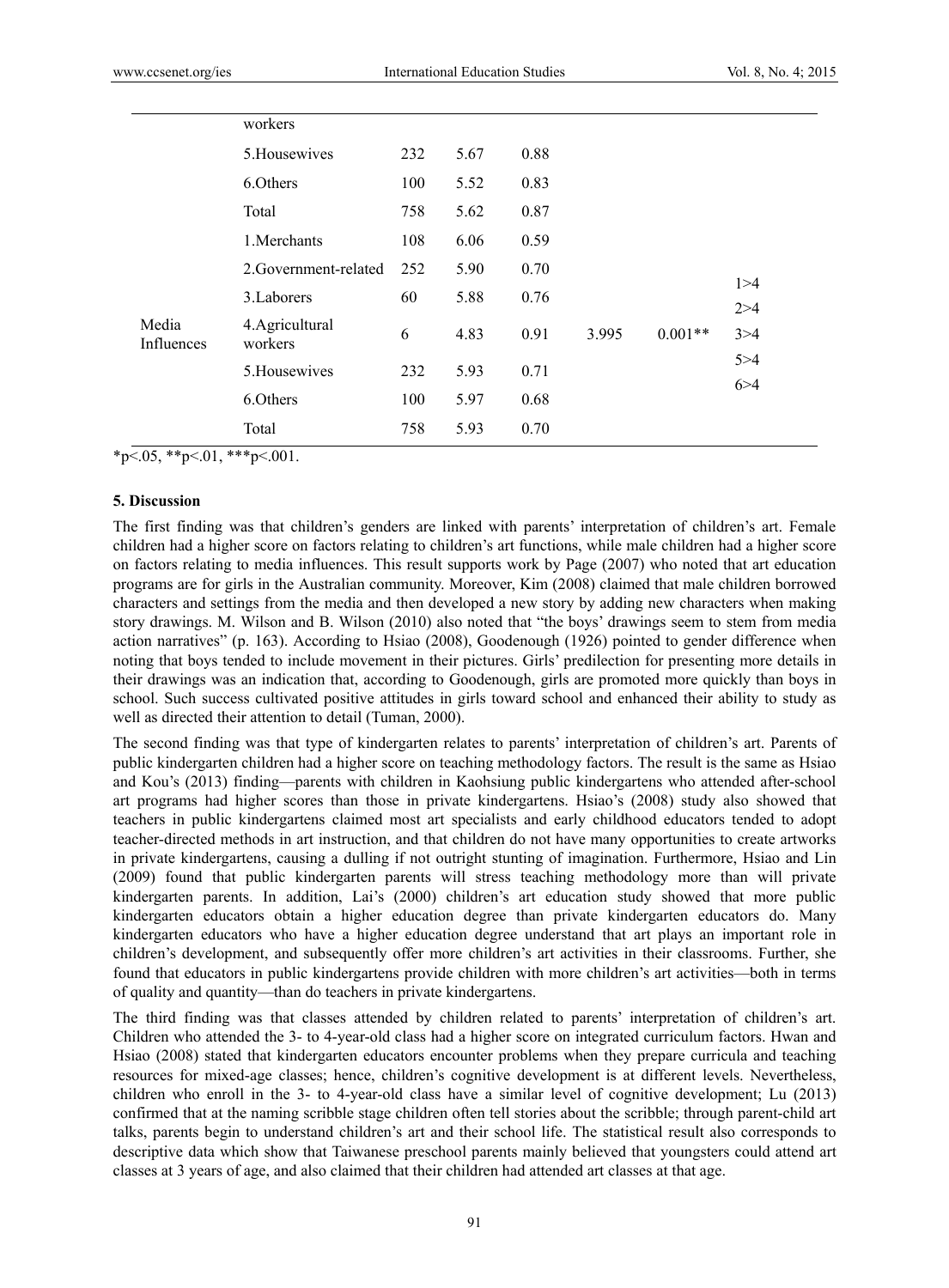The fourth finding was that parents' ages related parents' interpretations of children's art. Parents aged 26–30 and 31–35 years old had a higher score on teaching methodology factors. The result was the same as that found in Hsiao and Kuo (2013), where mothers under 35 years old were significantly more likely than older mothers to select after-school art classes according to teaching methods and environment. Moreover, Hwan and Hsiao (2008) also stated that young kindergarten parents prefer the theme-based curricula found in Taiwan kindergartens a few decades ago, while older parents prefer traditional teaching methods.

The fifth finding was that parents' gender related to their interpretation of children's art. Mothers had a higher score on children's art functions and integrated curriculum factors. This echoes the Wu (2002) study, which found that mothers are more willing to devote themselves to children's art learning and are more focused on educating the whole child than fathers. Hsiao and Kuo (2013) also found that mothers participate more in after-school art programs than fathers. In Toren's (2007) study, fathers believed that mothers have more knowledge about children's art than they do. Furthermore, Hsiao and Pai (2014) also found that mothers scored significantly higher on preschool art courses and children's artistic development than did fathers.

The sixth finding was that parents' highest education degree earned related to parents' interpretation of children's art. Parents with a senior high school diploma, bachelor's degree, master's degree or higher had a higher score on children's art functions. This result matched that from Hsiao and Pai's (2014) study, which found that parents who earned a higher education degree were leaned to highlight the comprehensive education of children and were inclined to more pay attention to select after-school art classes to increase the effectiveness of art learning. Lin's (2006) study also found that mothers who obtained bachelor's degrees carefully selected children's after-school art program in order to ensure better art achievement.

The seventh finding was that parents' occupations related to parents' interpretations of children's art. Those employed in government-related occupations had a higher score on integrated curriculum factors. Parents whose occupations were merchant, government-related, laborer, or housewife had a higher score on media influences factors. Hsiao and Kuo (2013) found in their study that mothers employed in government-related occupations were more likely to select integrated art curricula than those in other occupations. Page (2007) also claimed that "low socioeconomic status results in low educational aspirations" in art education" (p. 52). Toren (2004) stated that upper-class parents considered creative and integrated art curricula to be good for foster children's imagination and individual expression, and problem-solving skills.

## **6. Conclusion**

According to the descriptive data, parents reported that more than 66% of preschool teachers used the theme-based teaching approach in Taiwan. More than 72% of the parents believed preschool art teachers should have basic drawing skills and be familiar with art supplies and craft equipment. Mostly parents believed that children could attend art programs at three years of age; they also reported that their children had attended art classes at that age. In addition, statistical analysis results were as follows: for the "children's art functions" factor, significant differences were found in interpretations of children's art by parent gender, educational background, and children's gender. For the "integrated curriculum" factor, significant differences were found in interpretations of children's art by parent gender, educational background, occupation, and classes attended by children. For the "teaching methodology" factor, significant differences were found in interpretations of children's art by parents' age. For the "media influences" factor, significant differences were found in interpretations of children's art by parent's occupation and child gender. In sum, parents' occupations, educational backgrounds, genders, ages, classes attended by children, and children's genders had significant effects on interpretations of children's art education.

## **7. Recommendations**

Based on Taiwanese parents' responses in this study, parents employed as laborers and agricultural workers apparently did not consider children's art an important subject. Moreover, fathers placed less emphasis on children's art education than did mothers. In order to foster children's aesthetics, creativity, and art capacity; parents must become familiar with the realm of children's art knowledge before they have a child and during that child's toddlerhood. Preschool teachers should hold parent-child conferences more often in order to educate parents about the importance of children's art education. Furthermore, the city officials in Taiwan should provide more art festivals, art workshops, and art conferences for parents, children, and preschool educators. In addition, when government authorities implement early childhood educational reforms, they should work to improve preschool educators' aesthetic knowledge, as most currently lack the capacity to appreciate art.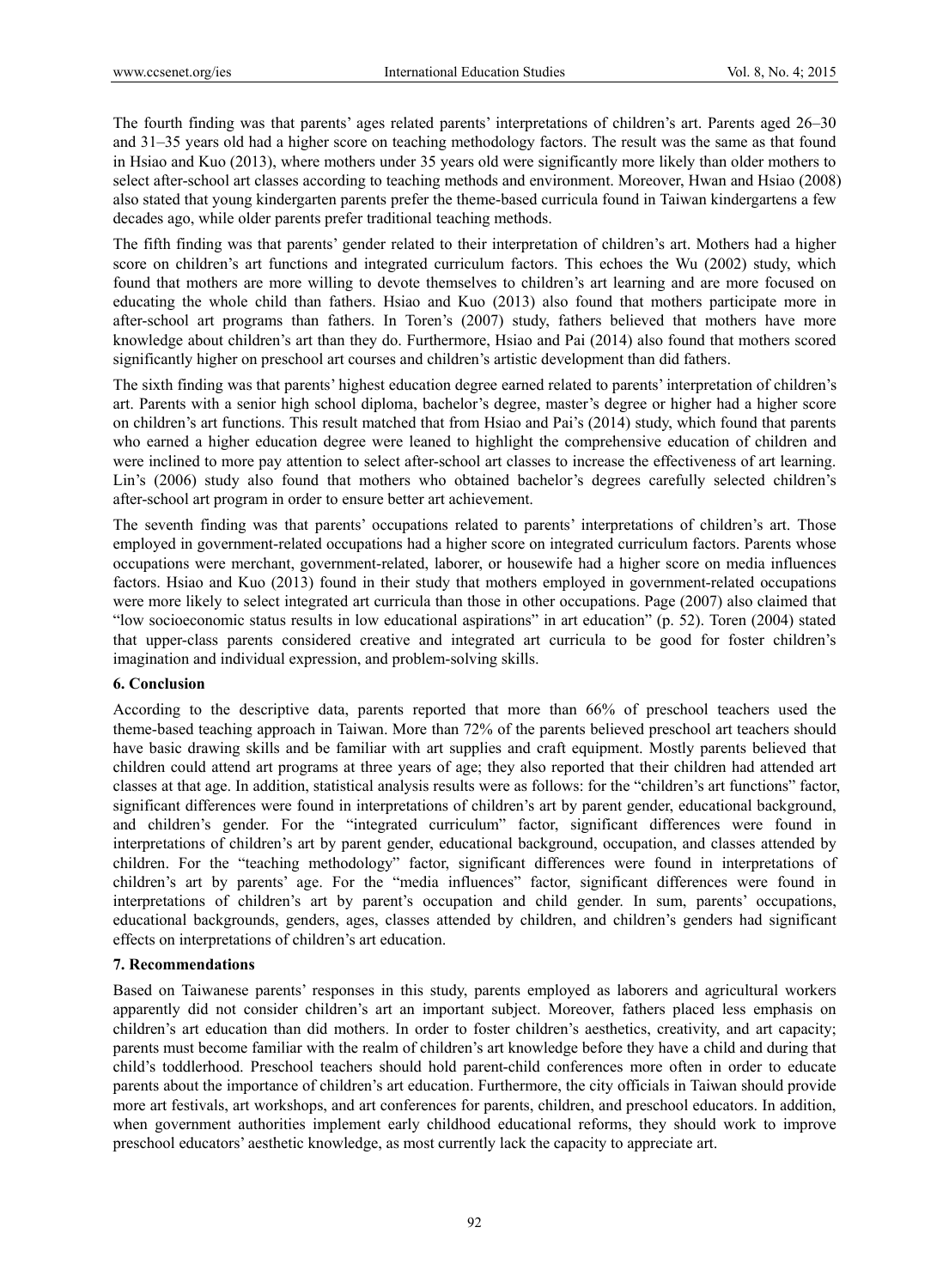#### **References**

- Brewer, J. A. (2001). *Early childhood education: Preschool through primary grades* (4th ed.). Boston: Allyn and Bacon.
- Bruner, J. (1990). *Acts of meaning*. Cambridge, MA: Harvard University Press.
- Chen, L. T. (1997). *Critical examination of cultural influences on children's drawings from mid-western United States and Taiwan* (Unpublished doctoral dissertation). The Indiana University, Bloomington.
- Clay, M. M. (1975). *What did I write?* Auckland, New Zealand: Heinemann.
- Danko-McGee, & Slutsky. (2003). Preparing early childhood teachers to use art in the classroom: From Reggio Emilia. *Art Education, 60*(3), 12-18.
- Elchelberger, R. T. (1989). *Disciplined inquiry: Understanding and doing educational research*. New York: Longman.
- Gentle, K. (1985). *Children and art teaching*. Dover, NH: Croom Helm.
- Golumb, C. (1992). *The child's creation of a pictorial world*. Berkeley, CA: California University Press.
- Goodenough, F. (1926). *Measurement of intelligence by drawings*. New York: World Book Company.
- Hamilton, M. L. (1996). Think you can: The influence of culture on beliefs. In V. A. McClelland, & V. Varma (Eds.), *The needs of teachers*. London: Cassell.
- Ho, W. L. (2004). New perspectives on young children's artistic learning: The role of external influence. *Journal of Humanities and Arts, 3*, 373-388.
- Hsiao, C. Y. (2008). The teachers' attitudes toward and beliefs about the role of children's visual art in stimulating their learning and development in Kaohsiung City and County. *Journal of National Pingtung University of Education, 31*, 33-64.
- Hsiao, C. Y. (2010). Enhancing children's artistic and creative thinking and drawing performance through appreciating picture books activities. *The International Journal of Art & Design Education, 29*(2), 143-152. http://dx.doi.org/10.1111/j.1476-8070.2010.01642.x
- Hsiao, C. Y., & Kuo, T. Y. (2013). Investigating kindergarten parents' selection of after-school visual art education settings in Taiwan. *Journal of Education and Learning, 2*(4), 208-219. http://dx.doi.org/10.5539/jel.v2n4p208
- Hsiao, C. Y., & Lin, C. C. (2009, March). *An investigation for self-professional teaching competence of visual art education in multicultural kindergarten classroom in Taiwan*. Paper presented at the meeting of the annual conference of the Association for Childhood Education International, Chicago, IL.
- Hsiao, C. Y., & Pai, T. C. (2014). Taiwan parents' beliefs about children's art education and the actual art achievements in children. *International Education Studies, 7*(9), 24-38. http://dx.doi.org/10.5539/ies.v7n9p24
- Huang, T. W. (2005). *A study of parents' education expectations and choice of early childhood education choices*. (Unpublished master's thesis). National Kaohsiung Normal University, Kaohsiung.
- Hwan, H. C., & Hsiao, C. Y. (2008, November). *A study on the instruction of children's artistic and creative thinking using picture books as media*. Paper presented at the 5th Early Childhood Education Conference, Taichung, Taiwan.
- Jalongo, M. R. (1990). The child's right to the expressive arts: Nurturing the imagination as well as the intellect. *Childhood Education, 66*, 195-203. http://dx.doi.org/10.1080/00094056.1990.10522518
- Kim, M. (2008). A Korean child's self-initiated learning and expression through manwha. *Visual Arts Research, 34*(1), 29-42.
- Kindler, A., & Darras, B. (1994). Artistic development in context: Emergence and development in pictorial imagery in early childhood years. *Visual Arts Research, 20*(2), 1-3.
- Klein, M. L. (1985). The development of writing. Upper Saddle River, NJ: Prentice Hall.
- Lai, P. H. (2000). Kindergarten teachers' beliefs and attitudes about developmentally appropriate art practice in Taiwan. *Marilyn Zurmuehlen Working Papers in Art Education, 2000*(1), 1-12.
- Lin, Y. J. (2006). *The survey of factor for parents to choose elementary cram schools* (Unpublished master's